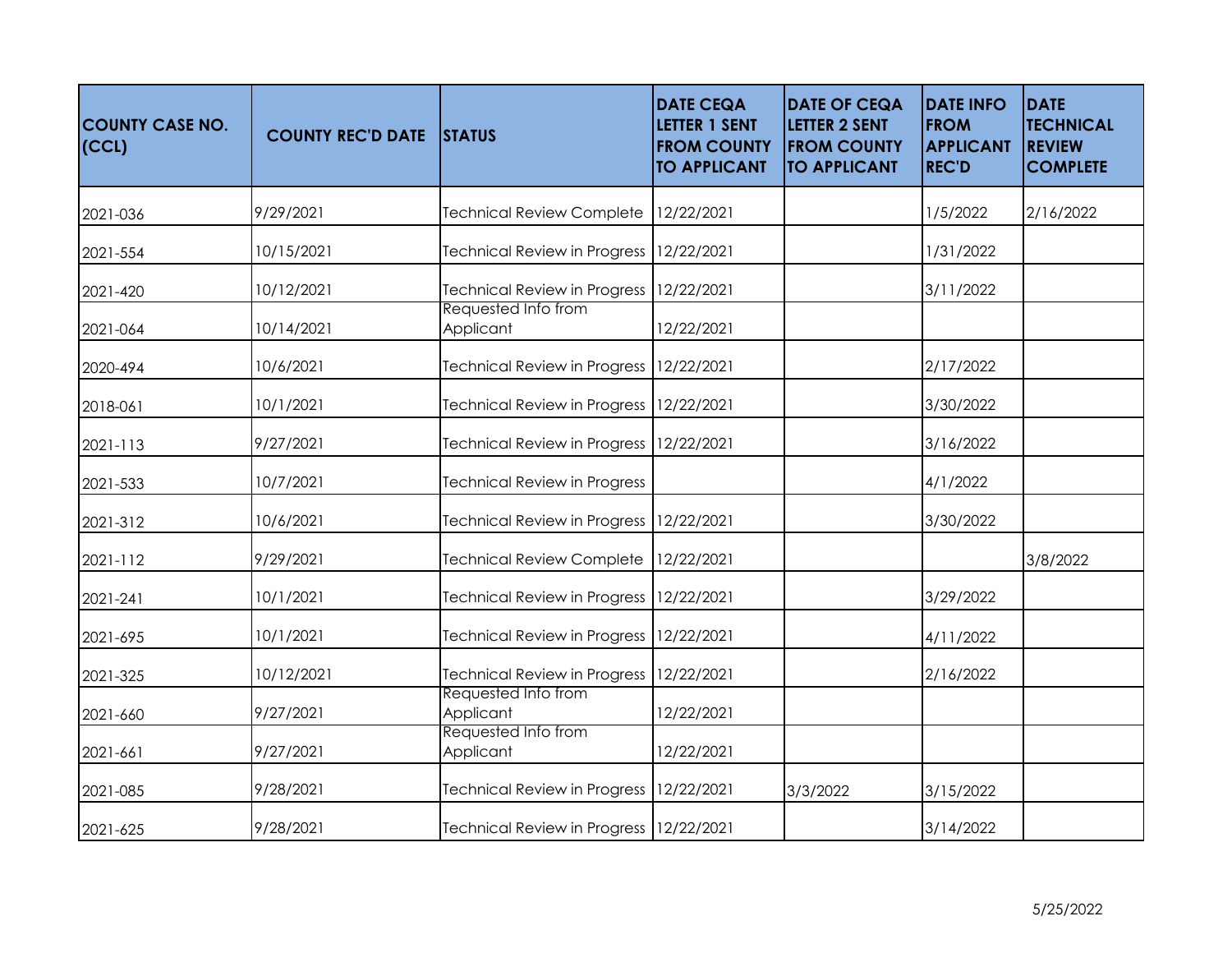| 2021-111 | 10/13/2021 | <b>Technical Review in Progress</b>    | 12/22/2021 |           | 3/11/2022               |  |
|----------|------------|----------------------------------------|------------|-----------|-------------------------|--|
| 2021-014 | 10/4/2021  | Requested Info from<br>Applicant       | 12/22/2021 |           |                         |  |
| 2021-506 | 10/13/2021 | <b>Technical Review in Progress</b>    | 12/22/2021 |           | 4/5/2022                |  |
| 2021-072 | 10/6/2021  | <b>Technical Review in Progress</b>    | 12/22/2021 |           | 3/30/2022               |  |
| 2021-461 | 10/14/2021 | Requested Info from<br>Applicant       | 12/22/2021 |           |                         |  |
| 2021-362 | 10/15/2021 | <b>Technical Review in Progress</b>    | 12/22/2021 | 3/10/2022 | 2/17/2022               |  |
| 2021-606 | 10/13/2021 | <b>Technical Review in Progress</b>    | 12/22/2021 | 3/10/2022 | 2/17/2021               |  |
| 2021-563 | 10/5/2021  | Requested Info from<br>Applicant       | 12/22/2021 | 5/3/2022  | 4/5/2022                |  |
| 2021-767 | 10/25/2021 | <b>Technical Review in Progress</b>    | 1/21/2022  |           | 2/28/2022               |  |
| 2021-620 | 10/18/2021 | Technical Review in Progress 1/21/2022 |            |           | 4/4/2022                |  |
| 2019-538 | 10/27/2021 | Requested Info from<br>Applicant       | 1/21/2022  | 4/8/2022  | 3/11/2022               |  |
| 2020-330 | 10/25/2021 | <b>Technical Review in Progress</b>    |            |           | 3/23/2022               |  |
| 2021-704 | 10/21/2021 | Technical Review in Progress 1/21/2022 |            |           | 3/15/2022               |  |
| 2021-484 | 10/28/2021 | Technical Review in Progress           | 1/21/2022  |           | 4/12/2022               |  |
| 2021-363 | 10/25/2021 | Technical Review in Progress           | 1/21/2022  |           | 3/30/2022               |  |
| 2021-213 | 10/25/2021 | <b>Technical Review in Progress</b>    | 1/21/2022  |           | 4/4/2022                |  |
| 2021-766 | 10/21/2021 | Technical Review in Progress 1/21/2022 |            |           | 2/24/2022,<br>4/19/2022 |  |
| 2021-708 | 10/25/2021 | <b>Technical Review in Progress</b>    | 1/21/2022  | 4/4/2022  | 4/4/2022                |  |
| 2021-744 | 10/25/2021 | Technical Review in Progress 1/21/2022 |            |           | 3/28/2022               |  |
| 2021-264 | 10/15/2021 | Technical Review in Progress 1/21/2022 |            |           | 3/31/2022               |  |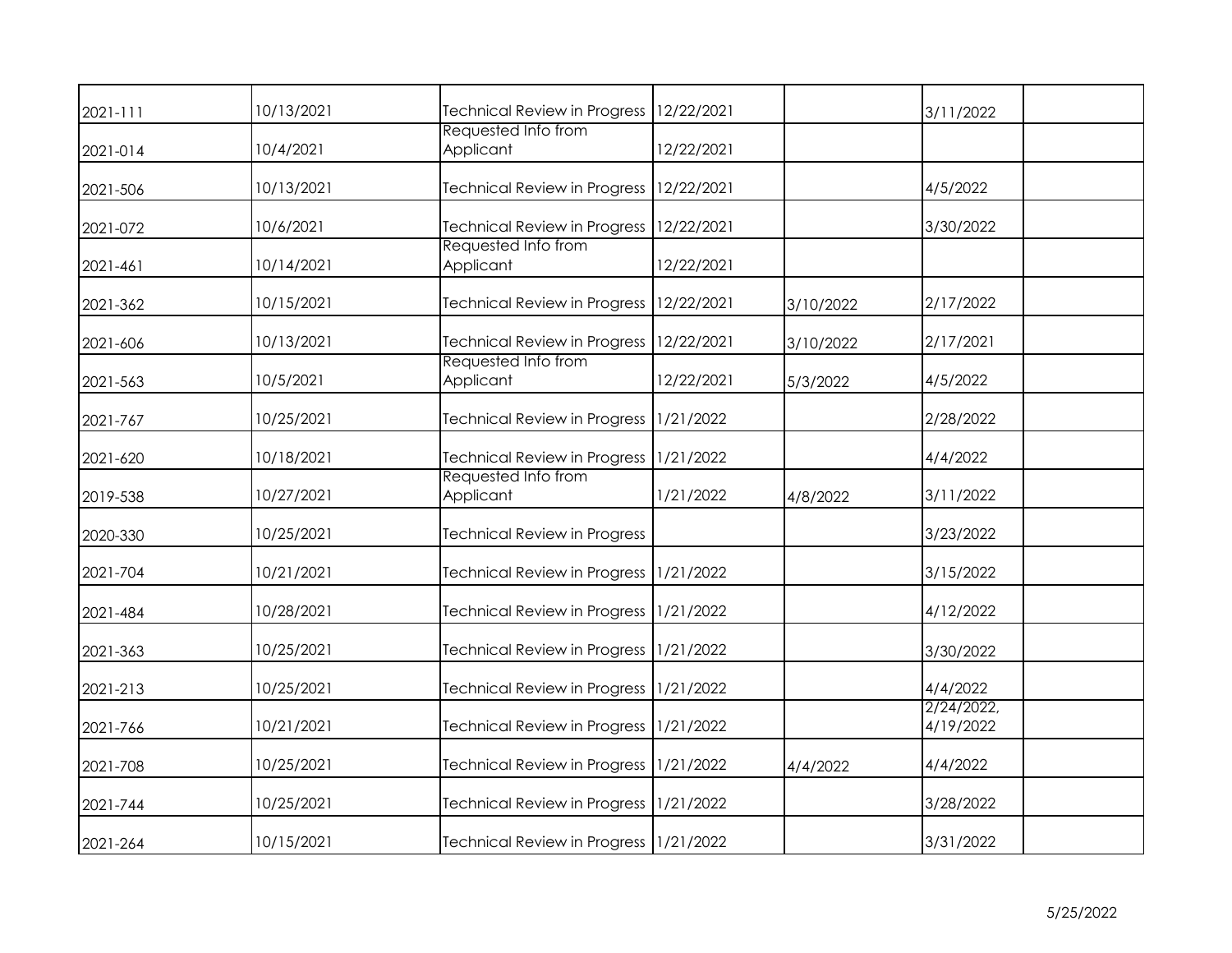|                     |            | Requested Info from                    |           |           |                         |          |
|---------------------|------------|----------------------------------------|-----------|-----------|-------------------------|----------|
| 2019-222 & 2020-699 | 10/28/2021 | Applicant                              | 1/21/2022 |           |                         |          |
| 2020-699            | 10/28/2021 | Requested Info from<br>Applicant       | 1/21/2022 |           |                         |          |
| 2021-485            | 10/28/2021 | Requested Info from<br>Applicant       | 1/21/2022 |           |                         |          |
| 2021-758            | 10/21/2021 | <b>Technical Review in Progress</b>    | 1/21/2022 |           | 4/12/2022               |          |
| 2021-780            | 10/25/2021 | Technical Review in Progress           | 1/21/2022 |           | 3/14/2022               |          |
| 2021-670            | 10/26/2021 | Technical Review in Progress 1/21/2022 |           |           | 2/22/2022               |          |
| 2021-709            | 10/25/2021 | <b>Technical Review in Progress</b>    | 1/21/2022 |           | 2/22/2022               |          |
| $2021 - 114$        | 10/21/2021 | Requested Info from<br>Applicant       | 1/21/2022 |           |                         |          |
| 2021-477            | 10/28/2021 | Requested Info from<br>Applicant       | 1/21/2022 |           |                         |          |
| 2021-731            | 10/21/2021 | <b>Technical Review in Progress</b>    | 1/21/2022 | 3/30/2022 | 2/17/2021               |          |
| 2021-079            | 11/3/2021  | Requested Info from<br>Applicant       | 1/21/2022 |           |                         |          |
| 2021-382            | 10/26/2021 | Requested Info from<br>Applicant       | 1/21/2022 | 3/25/2022 | 2/22/2022               |          |
| 2021-781            | 10/25/2021 | Technical Review in Progress 1/21/2022 |           |           | 4/19/2022               |          |
| 047                 | 11/3/2021  | Requested Info from<br>Applicant       | 2/4/2022  | 3/29/2022 |                         |          |
| 250                 | 11/4/2021  | <b>Technical Review Complete</b>       | 2/3/2022  |           |                         | 3/8/2022 |
| 262                 | 11/4/2021  | Technical Review in Progress 2/4/2022  |           |           |                         |          |
| 504                 | 11/4/2021  | Technical Review in Progress 2/3/2022  |           |           |                         |          |
| 739                 | 11/4/2021  | Requested Info from<br>Applicant       | 2/3/2022  |           |                         |          |
| 109                 | 11/8/2021  | Requested Info from<br>Applicant       | 2/3/2022  | 3/25/2022 | 3/23/2022,<br>4/12/2022 |          |
| 737                 | 11/8/2021  | Technical Review in Progress 2/3/2022  |           |           |                         |          |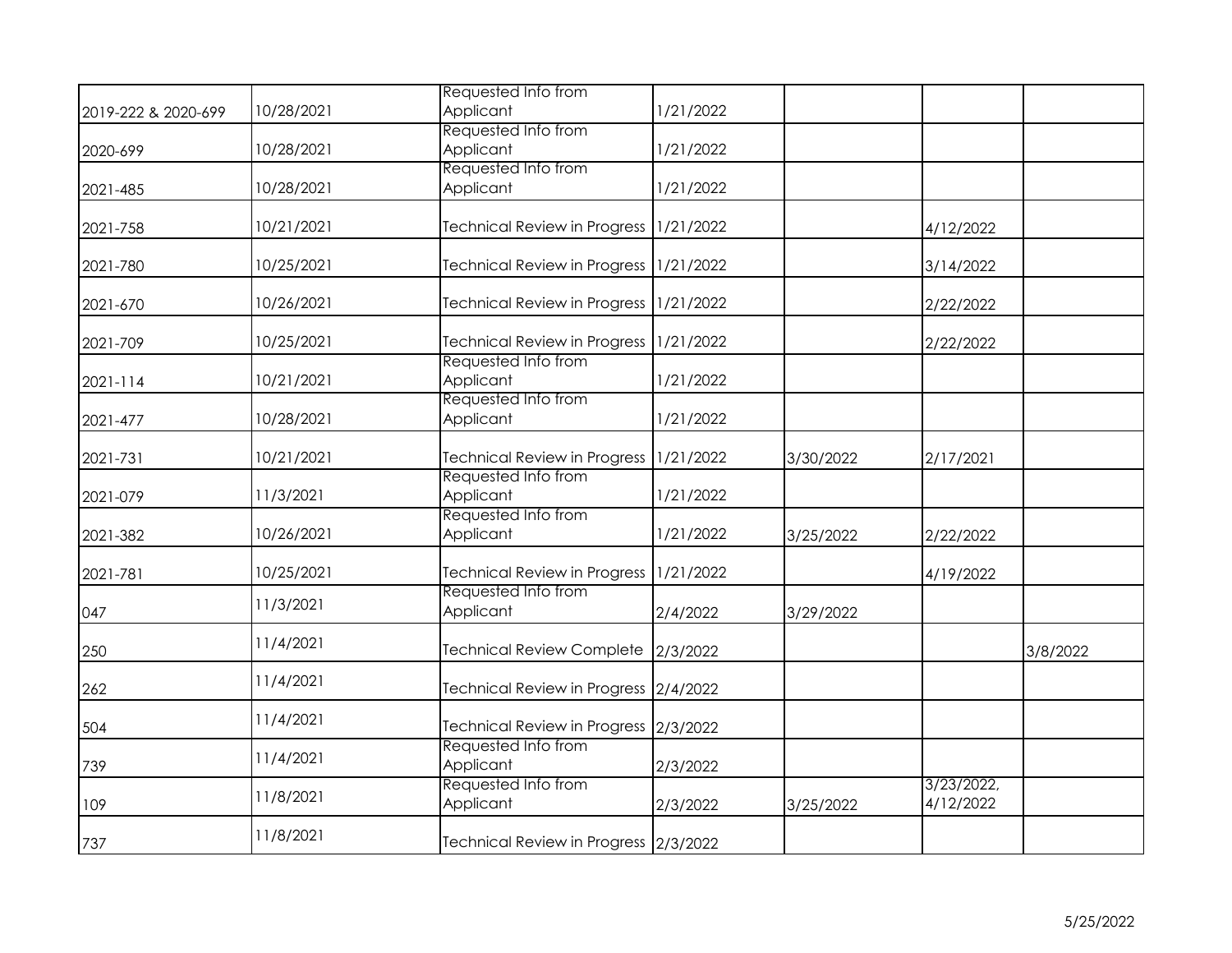| 337 | 11/9/2021  | Requested Info from<br>Applicant       | 2/3/2022  |                         |          |
|-----|------------|----------------------------------------|-----------|-------------------------|----------|
| 001 | 11/10/2021 | Technical Review in Progress 4/18/2022 |           | 3/29/2022,<br>4/21/2022 |          |
| 456 | 11/12/2021 | Technical Review in Progress 2/3/2022  |           | 3/21/2022               |          |
| 501 | 11/12/2021 | Requested Info from<br>Applicant       | 2/3/2022  |                         |          |
| 615 | 11/12/2021 | Technical Review in Progress 2/3/2022  |           | 4/5/2022                |          |
| 546 | 11/15/2021 | Technical Review in Progress 2/3/2022  |           | 4/21/2022               |          |
| 583 | 11/15/2021 | Requested Info from<br>Applicant       | 2/18/2022 |                         |          |
| 640 | 11/15/2021 | Technical Review in Progress 2/3/2022  |           | 3/22/2022               |          |
| 713 | 11/15/2021 | Technical Review in Progress 2/3/2022  |           | 3/16/2022               |          |
| 788 | 11/15/2021 | Technical Review in Progress 2/4/2022  |           | 3/28/2022               |          |
| 502 | 11/16/2021 | Requested Info from<br>Applicant       | 2/3/2022  |                         |          |
| 571 | 11/16/2021 | Requested Info from<br>Applicant       | 2/2/2022  |                         |          |
| 55  | 11/17/2021 | Requested Info from<br>Applicant       | 3/29/2022 |                         |          |
| 734 | 11/17/2021 | Requested Info from<br>Applicant       | 2/3/2022  |                         |          |
| 657 | 11/19/2021 | Requested Info from<br>Applicant       | 2/3/2022  |                         |          |
| 094 | 11/22/2021 | Technical Review in Progress 2/3/2022  |           | 3/31/2022               |          |
| 097 | 11/22/2021 | Technical Review in Progress 2/3/2022  |           | 2/14/2022               |          |
| 465 | 11/22/2021 | <b>Technical Review Complete</b>       |           |                         | 3/8/2022 |
| 745 | 11/22/2021 | <b>Technical Review in Progress</b>    |           | 3/15/2022               |          |
| 207 | 11/24/2021 | <b>Undergoing Initial Review</b>       | 3/15/2022 |                         |          |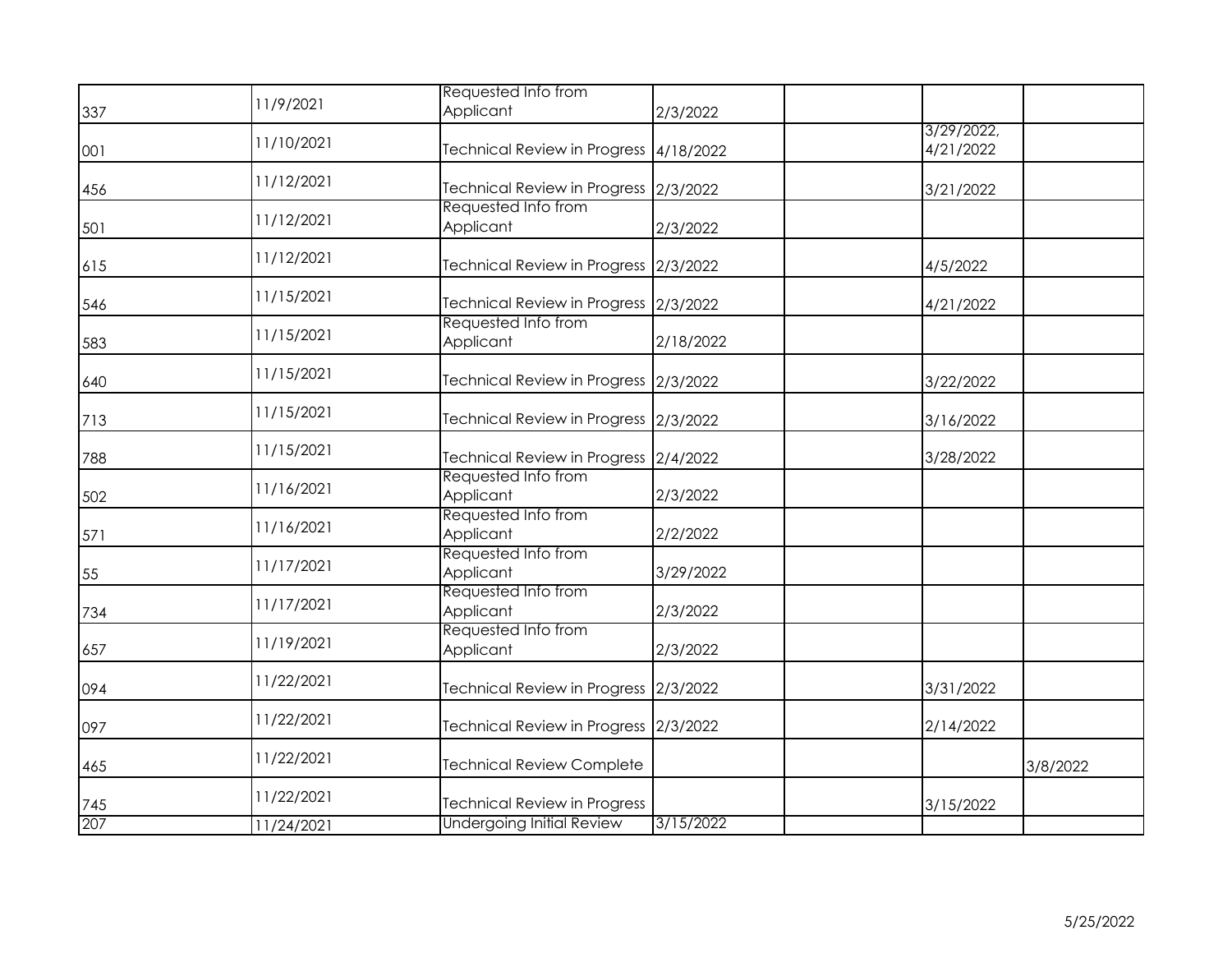| 729 | 11/29/2021 | Technical Review in Progress 2/3/2022  |           |                             | 2/23/2022              |           |
|-----|------------|----------------------------------------|-----------|-----------------------------|------------------------|-----------|
| 730 | 11/29/2021 | Technical Review in Progress 2/4/2022  |           |                             | 2/23/2022              |           |
| 118 | 12/1/2021  | Requested Info from<br>Applicant       | 4/18/2022 |                             |                        |           |
| 119 | 12/1/2021  | Requested Info from<br>Applicant       | 4/18/2022 |                             |                        |           |
| 373 | 12/2/2021  | Technical Review in Progress 2/3/2022  |           |                             |                        |           |
| 249 | 12/1/2021  | Technical Review in Progress 2/3/2022  |           |                             | 3/28/2022              |           |
| 566 | 12/2/2021  | Requested Info from<br>Applicant       | 2/3/2022  | 4/8/2022                    | 3/14/2022              |           |
| 604 | 12/2/2021  | Requested Info from<br>Applicant       | 2/18/2022 |                             |                        |           |
| 641 | 12/2/2021  | Technical Review in Progress 2/3/2022  |           |                             | 3/28/2022              |           |
| 714 | 12/2/2021  | <b>Technical Review Complete</b>       | 2/3/2022  | 4/8/2022                    | 3/14/2022<br>4/11/2022 | 5/23/2022 |
| 710 | 12/3/2021  | Technical Review in Progress 2/3/2022  |           |                             | 4/19/2022              |           |
| 675 | 12/3/2021  | Technical Review Complete 2/3/2022     |           | 5/3/2022                    |                        | 5/23/2022 |
| 550 | 12/8/2021  | Technical Review in Progress 2/3/2022  |           | 2/25/2022                   | 4/4/2022               |           |
| 065 | 12/9/2021  | Technical Review in Progress 2/25/2022 |           |                             |                        |           |
| 544 | 12/14/2021 | Requested Info from<br>Applicant       | 2/3/2022  | 5/24/2022                   | 4/4/2022               |           |
| 746 | 12/16/2021 | Technical Review in Progress 2/3/2022  |           | 2/25/2022                   |                        |           |
| 603 | 12/20/2021 | Technical Review in Progress 2/3/2022  |           | 2/25/2022                   |                        |           |
| 720 | 12/20/2021 | Requested Info from<br>Applicant       | 2/3/2022  | 5/24/2022                   | 3/23/2022              |           |
| 035 | 12/21/2021 | Technical Review in Progress 4/20/2022 |           |                             | 3/15/2022              |           |
| 705 | 12/21/2021 | Requested Info from<br>Applicant       | 2/3/2022  | 2/25/2022, 5/24/22 4/5/2022 |                        |           |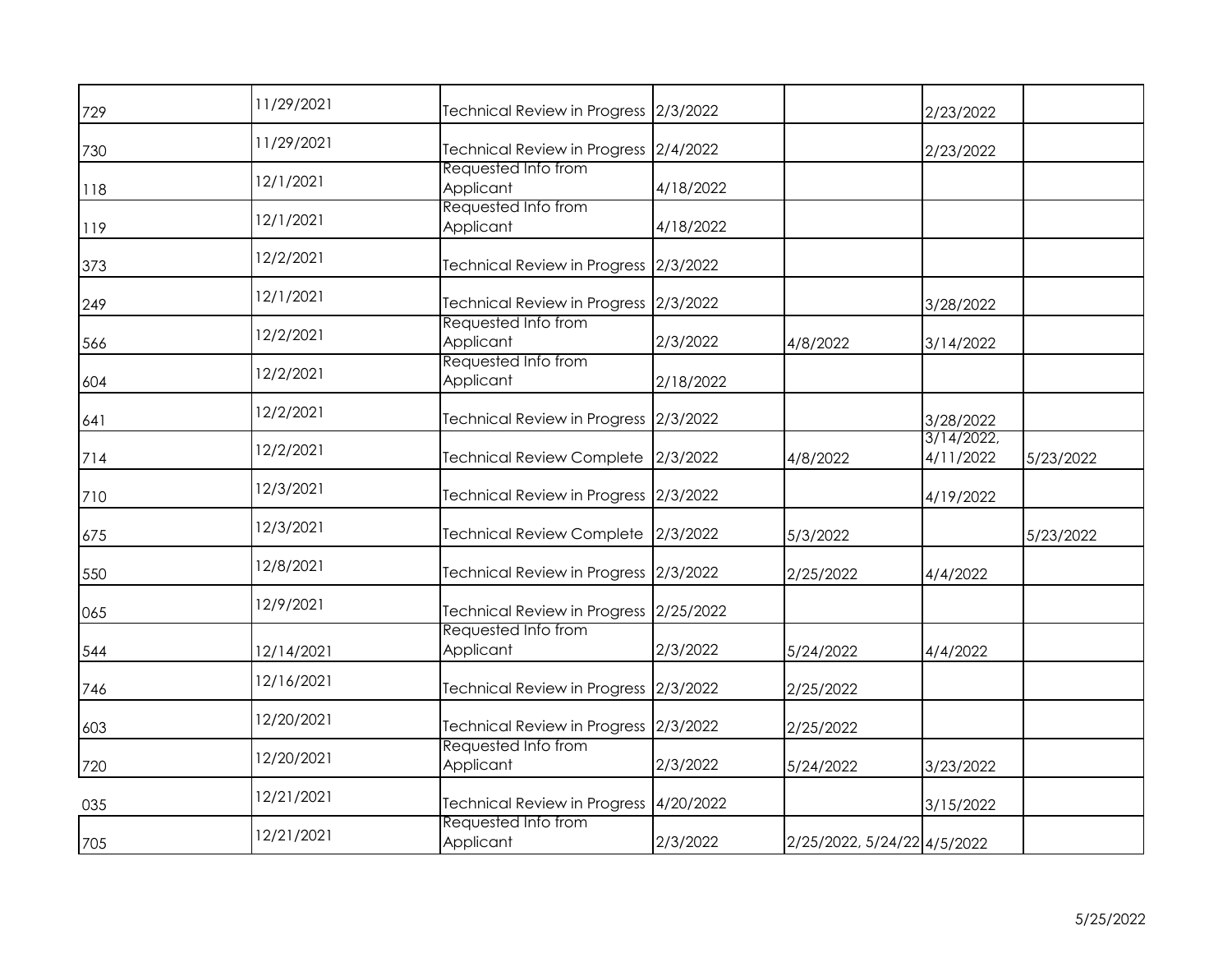| 171 | 12/21/2021 | Technical Review in Progress 2/3/2022  |           |           | 3/11/2022               |  |
|-----|------------|----------------------------------------|-----------|-----------|-------------------------|--|
| 482 | 12/21/2021 | Requested Info from<br>Applicant       | 2/3/2022  | 5/24/2022 | 3/11/2022               |  |
| 637 | 1/3/2022   | Technical Review in Progress 2/3/2022  |           |           | 4/7/2022                |  |
| 636 | 1/3/2022   | Technical Review in Progress 2/3/2022  |           |           | 4/11/2022               |  |
| 703 | 1/3/2022   | Requested Info from<br>Applicant       | 2/3/2022  | 5/24/2022 | 3/11/2022               |  |
| 469 | 1/3/2022   | Requested Info from<br>Applicant       | 2/3/2022  |           |                         |  |
| 671 | 1/3/2022   | Requested Info from<br>Applicant       | 2/3/2022  |           |                         |  |
| 208 | 1/3/2022   | Requested Info from<br>Applicant       | 2/3/2022  | 5/24/2022 | 4/5/2022                |  |
| 053 | 1/2/2022   | Requested Info from<br>Applicant       | 3/29/2022 |           |                         |  |
| 098 | 1/7/2022   | Technical Review in Progress 2/3/2022  |           |           |                         |  |
| 048 | 1/12/2022  | Technical Review in Progress 2/25/2022 |           |           | 3/28/2022               |  |
| 340 | 1/12/2022  | Technical Review in Progress 2/3/2022  |           | 3/3/2022  | 2/22/2022,<br>5/12/2022 |  |
| 180 | 1/12/2022  | Requested Info from<br>Applicant       | 2/3/2022  | 5/24/2022 | 3/11/2022               |  |
| 722 | 1/12/2022  | Requested Info from<br>Applicant       | 2/3/2022  | 5/24/2022 | 3/11/2022               |  |
| 760 | 1/18/2022  | Technical Review in Progress 2/18/2022 |           | 3/25/2022 | 2/22/2022,<br>3/29/2022 |  |
| 347 | 1/19/2022  | Requested Info from<br>Applicant       | 2/16/2022 |           |                         |  |
| 133 | 1/20/2022  | Technical Review in Progress 2/16/2022 |           | 4/27/2022 | 3/23/2022               |  |
| 024 | 1/24/2022  | Requested Info from<br>Applicant       | 2/18/2022 | 4/27/2022 | 3/11/2022               |  |
| 692 | 1/27/2022  | Technical Review in Progress 3/3/2022  |           |           | 5/10/2022               |  |
| 239 | 1/31/2022  | Requested Info from<br>Applicant       | 2/18/2022 |           |                         |  |
|     |            |                                        |           |           |                         |  |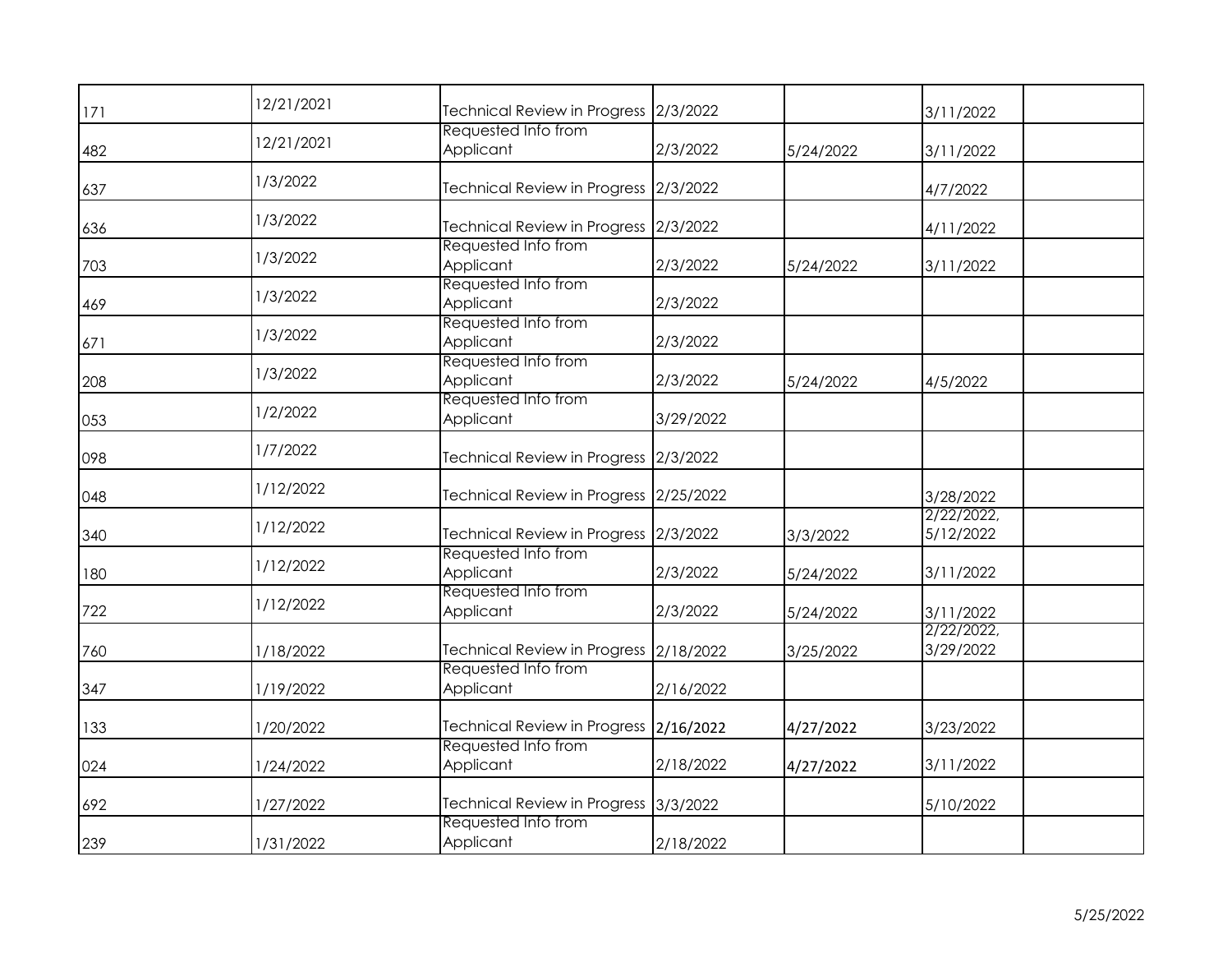|     |           | Requested Info from                                           |           |           |                        |           |
|-----|-----------|---------------------------------------------------------------|-----------|-----------|------------------------|-----------|
| 595 | 1/31/2022 | Applicant                                                     | 2/18/2022 | 5/11/2022 | 3/11/2022              |           |
| 453 | 2/2/2022  | Technical Review in Progress 3/3/2022                         |           |           |                        |           |
| 649 | 2/7/2022  | Technical Review in Progress 3/3/2022                         |           |           | 4/4/2022               |           |
| 319 | 2/7/2022  | <b>Technical Review Complete</b>                              |           |           |                        | 3/24/2022 |
| 042 | 2/9/2022  | <b>Technical Review Complete</b>                              |           |           |                        | 3/16/2022 |
| 486 | 2/9/2022  | Technical Review in Progress 3/30/2022                        |           |           | 4/11/2022              |           |
| 580 | 2/9/2022  | Technical Review in Progress 3/30/2022                        |           |           | 4/11/2022              |           |
| 141 | 2/9/2022  | Technical Review in Progress 3/30/2022<br>Requested Info from |           |           | 4/22/2022              |           |
| 756 | 2/9/2022  | Applicant                                                     | 3/30/2022 |           |                        |           |
| 059 | 2/15/2022 | Requested Info from<br>Applicant                              | 3/30/2022 |           |                        |           |
| 676 | 2/15/2022 | Technical Review in Progress 3/30/2022                        |           |           | 4/11/2022              |           |
| 646 | 2/15/2022 | Requested Info from<br>Applicant                              | 3/30/2022 |           | 4/4/2022               |           |
| 327 | 2/16/2022 | Technical Review in Progress 3/30/2022                        |           |           | 4/4/2022               |           |
| 454 | 2/16/2022 | <b>Technical Review Complete</b>                              |           |           |                        | 3/24/2022 |
| 630 | 2/16/2022 | <b>Technical Review Complete</b>                              |           |           |                        | 3/16/2022 |
| 631 | 2/16/2022 | <b>Technical Review Complete</b>                              |           |           |                        | 3/16/2022 |
| 632 | 2/16/2022 | Requested Info from<br>Applicant                              | 4/25/2022 |           |                        |           |
| 581 | 2/17/2022 | Technical Review in Progress 4/19/2022                        |           |           | 4/21/2022              |           |
| 051 | 2/17/2022 | Requested Info from<br>Applicant                              | 4/28/2022 |           |                        |           |
| 058 | 2/22/2022 | Technical Review in Progress   4/26/2022                      |           |           | 4/26/2022,<br>5/3/2022 |           |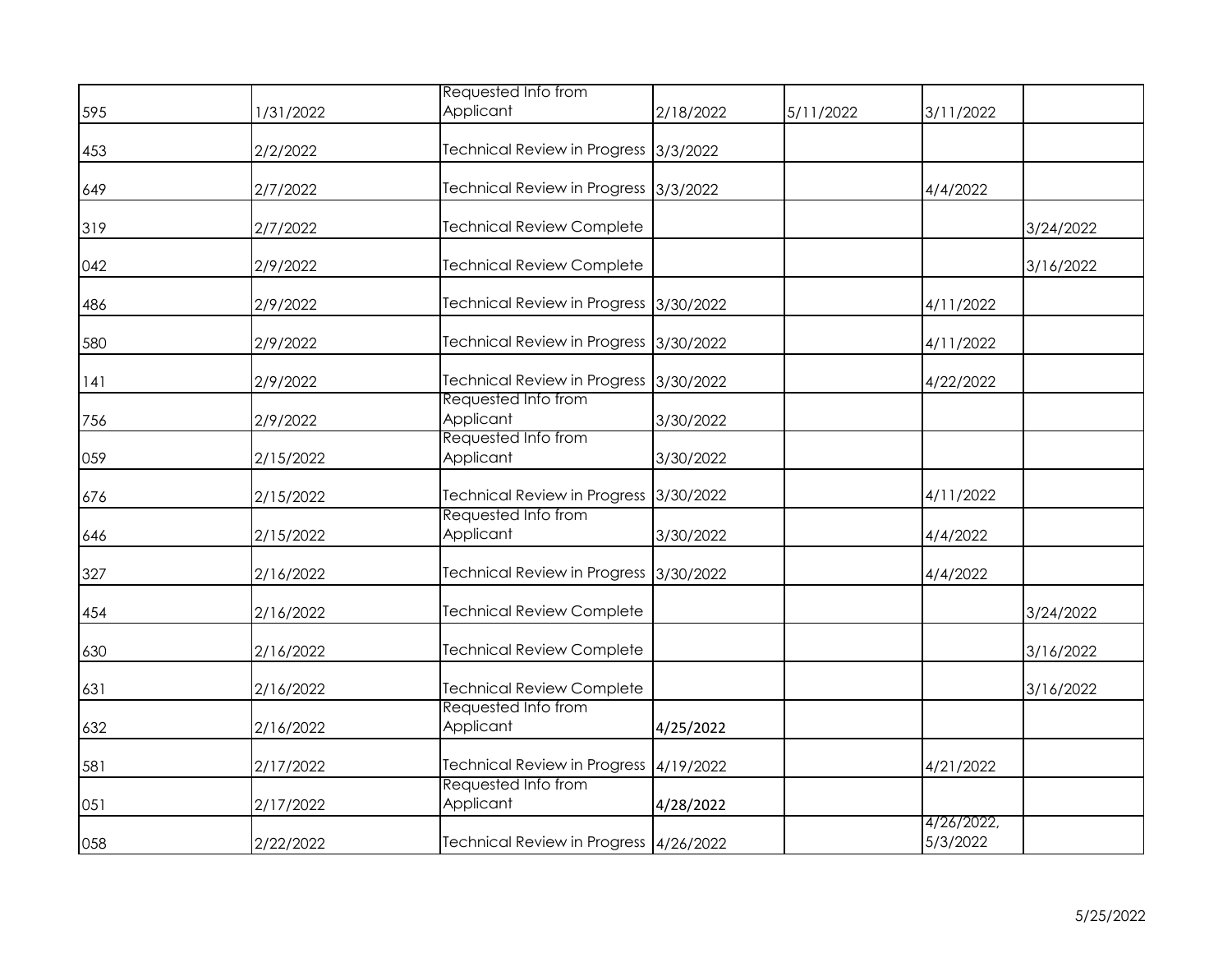| 178 | 2/22/2022  | Technical Review in Progress 3/3/2022   |           |           |
|-----|------------|-----------------------------------------|-----------|-----------|
| 371 | 2/22/2022  | Technical Review in Progress 3/3/2022   |           |           |
| 512 | 2/22/2022  | Technical Review in Progress 3/3/2022   |           |           |
| 601 | 2/22/2022  | Requested Info from<br>Applicant        | 3/3/2022  |           |
| 651 | 2/22/2022  | Technical Review in Progress 3/3/2022   |           | 3/14/2022 |
| 678 | 2/22/2022  | Technical Review in Progress 3/3/2022   |           | 3/28/2022 |
| 733 | 2/22/2022  | Requested Info from<br>Applicant        | 3/3/2022  |           |
| 201 | 2/22/2022  | Requested Info from<br>Applicant        | 3/3/2022  |           |
| 558 | 2/23/2022  | Requested Info from<br>Applicant        | 3/25/2022 |           |
| 341 | 2/23/2022  | Technical Review in Progress 3/25/2022  |           | 4/4/2022  |
| 387 | 2/23/2022  | Technical Review in Progress 3/10/2022  |           | 4/12/2022 |
| 006 | 2/23/2022  | Requested Info from<br>Applicant        | 3/10/2022 |           |
| 253 | 2/23/2022  | Technical Review in Progress 3/10/2022  |           | 3/30/2022 |
| 132 | 2/24/2022  | Technical Review in Progress 3/10/2022  |           | 3/31/2022 |
| 708 | 10/25/2021 | <b>Undergoing Initial Review</b>        |           |           |
| 368 | 2/28/2022  | Requested Info from<br>Applicant        | 4/18/2022 |           |
| 411 | 2/28/2022  | Technical Review in Progress   4/4/2022 |           | 4/11/2022 |
| 732 | 2/28/2022  | Requested Info from<br>Applicant        | 4/4/2022  |           |
| 748 |            | <b>Undergoing Initial Review</b>        |           |           |
| 173 | 3/2/2022   | Technical Review in Progress 5/18/2022  |           |           |
| 080 | 3/7/2022   | Requested Info from<br>Applicant        | 4/18/2022 | 3/22/2022 |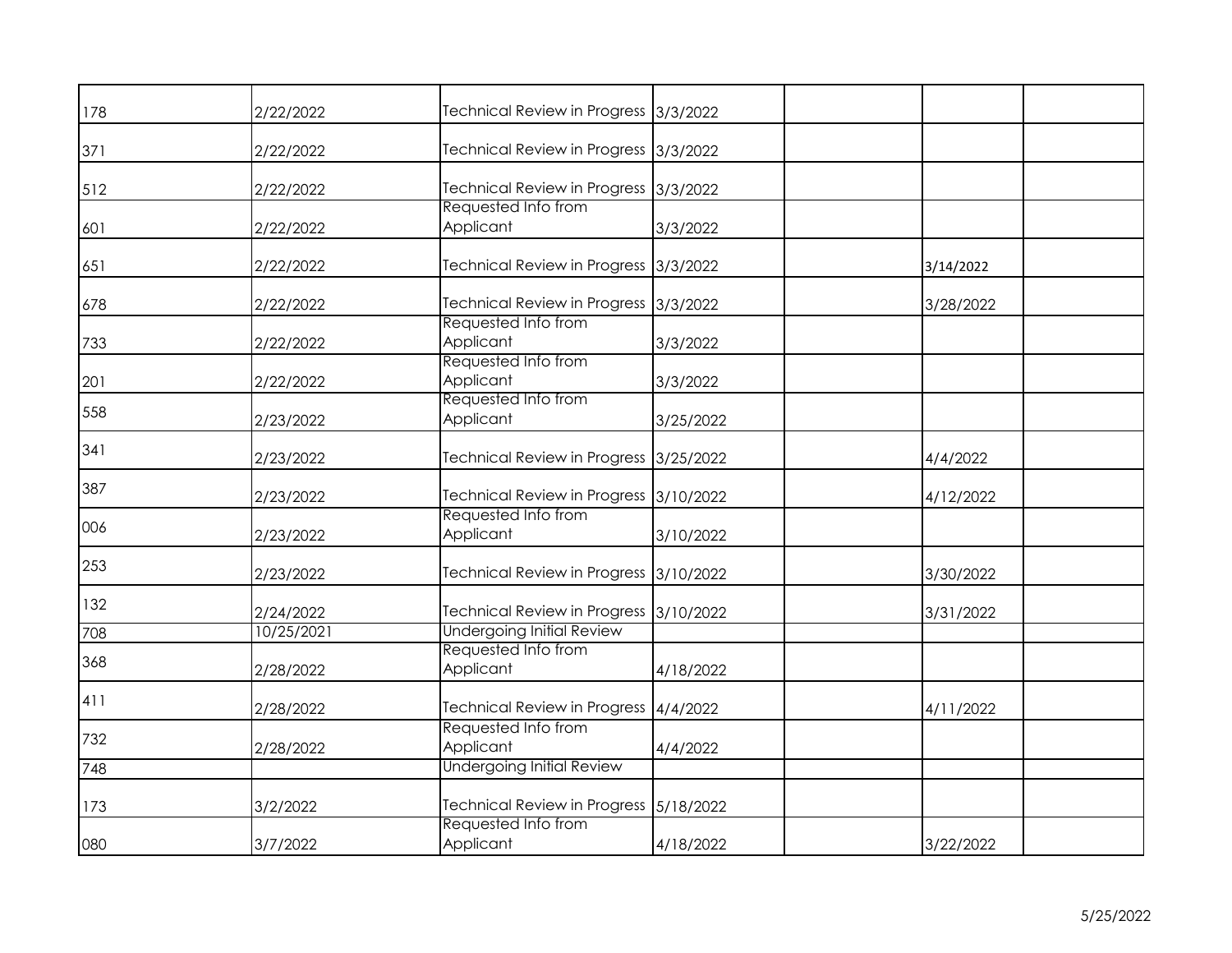|     |           | Requested Info from                     |           |           |           |  |
|-----|-----------|-----------------------------------------|-----------|-----------|-----------|--|
| 229 | 3/7/2022  | Applicant                               | 4/18/2022 |           |           |  |
| 627 | 3/7/2022  | Technical Review in Progress 5/18/2022  |           |           |           |  |
| 752 | 3/7/2022  | Requested Info from<br>Applicant        | 4/18/2022 |           |           |  |
| 696 | 3/7/2022  | Requested Info from<br>Applicant        | 4/18/2022 |           |           |  |
| 500 | 3/7/2022  | Requested Info from<br>Applicant        | 4/18/2022 |           |           |  |
| 451 | 3/8/2022  | Technical Review in Progress 3/25/2022  |           |           | 3/29/2022 |  |
| 718 | 3/8/2022  | Technical Review in Progress 3/25/2022  |           |           | 3/29/2022 |  |
| 307 | 3/8/2022  | Technical Review in Progress 3/25/2022  |           |           | 4/14/2022 |  |
| 110 | 3/8/2022  | Technical Review in Progress 3/25/2022  |           |           | 4/5/2022  |  |
| 594 | 3/8/2022  | Technical Review in Progress 3/25/2022  |           |           | 3/29/2022 |  |
| 106 | 3/10/2022 | Technical Review in Progress 3/25/2022  |           |           |           |  |
| 217 | 3/10/2022 | Requested Info from<br>Applicant        | 3/25/2022 |           |           |  |
| 093 | 3/14/2022 | Technical Review in Progress   4/4/2022 |           |           | 4/20/2022 |  |
| 144 | 3/14/2022 | Requested Info from<br>Applicant        | 4/4/2022  |           |           |  |
| 468 | 3/14/2022 | Technical Review in Progress 4/4/2022   |           |           |           |  |
| 530 | 3/14/2022 | Requested Info from<br>Applicant        | 4/4/2022  | 4/18/2022 |           |  |
| 629 | 3/14/2022 | Technical Review in Progress 4/4/2022   |           |           | 4/5/2022  |  |
| 320 | 3/14/2022 | Requested Info from<br>Applicant        | 4/4/2022  |           |           |  |
| 761 | 3/14/2022 | Technical Review in Progress 4/4/2022   |           |           | 4/5/2022  |  |
| 025 | 3/14/2022 | Requested Info from<br>Applicant        | 4/18/2022 |           |           |  |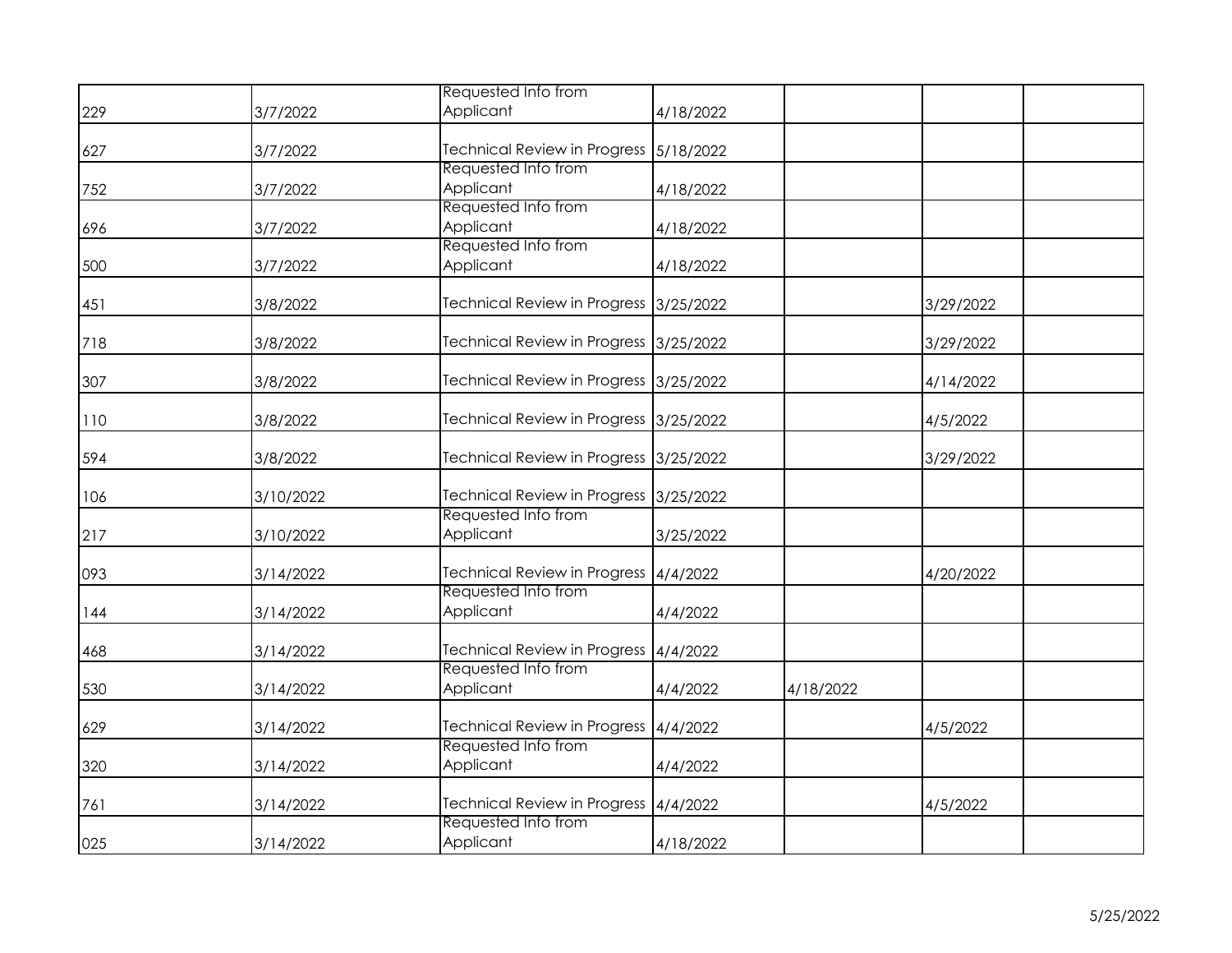|     |           | Requested Info from                    |           |           |           |
|-----|-----------|----------------------------------------|-----------|-----------|-----------|
| 521 | 3/15/2022 | Applicant                              | 4/18/2022 |           |           |
|     |           | Requested Info from                    |           |           |           |
| 582 | 3/15/2022 | Applicant                              | 4/18/2022 |           |           |
|     |           |                                        |           |           |           |
| 413 | 3/16/2022 | Technical Review in Progress 4/18/2022 |           | 4/20/2022 |           |
| 054 | 3/17/2022 | <b>Undergoing Initial Review</b>       |           |           |           |
|     |           | Requested Info from                    |           |           |           |
| 712 | 3/17/2022 | Applicant                              | 4/18/2022 |           |           |
| 041 | 3/22/2022 | <b>Technical Review Complete</b>       |           | 4/4/2022  | 5/16/2022 |
| 073 | 3/22/2022 | <b>Undergoing Initial Review</b>       |           |           |           |
|     |           |                                        |           |           |           |
| 474 | 3/22/2022 | Technical Review in Progress 5/18/2022 |           |           |           |
| 481 |           | Technical Review in Progress 5/18/2022 |           |           |           |
|     |           |                                        |           |           |           |
| 269 | 3/22/2022 | <b>Technical Review Complete</b>       |           |           | 5/23/2022 |
| 639 |           | <b>Undergoing Initial Review</b>       |           |           |           |
| 027 | 3/22/2022 | Technical Review in Progress 5/18/2022 |           |           |           |
|     |           |                                        |           |           |           |
| 008 | 3/22/2022 | Technical Review in Progress 4/8/2022  |           | 4/14/2022 |           |
|     |           | Requested Info from                    |           |           |           |
| 282 | 3/23/2022 | Applicant                              | 4/8/2022  |           |           |
| 681 | 3/23/2022 | Technical Review in Progress 4/8/2022  |           | 4/11/2020 |           |
| 666 | 3/24/2022 | Technical Review in Progress 4/8/2022  |           | 4/11/2022 |           |
|     |           | Requested Info from                    |           |           |           |
| 680 | 3/24/2022 | Applicant                              | 4/8/2022  |           |           |
|     |           | Requested Info from                    |           |           |           |
| 068 | 3/24/2022 | Applicant                              | 4/8/2022  |           |           |
| 735 | 3/24/2022 | Technical Review in Progress 4/8/2022  |           | 4/11/2022 |           |
|     |           | Requested Info from                    |           |           |           |
| 130 | 3/24/2022 | Applicant                              | 4/8/2022  |           |           |
|     |           | Requested Info from                    |           |           |           |
| 124 | 3/28/2022 | Applicant                              | 4/18/2022 |           |           |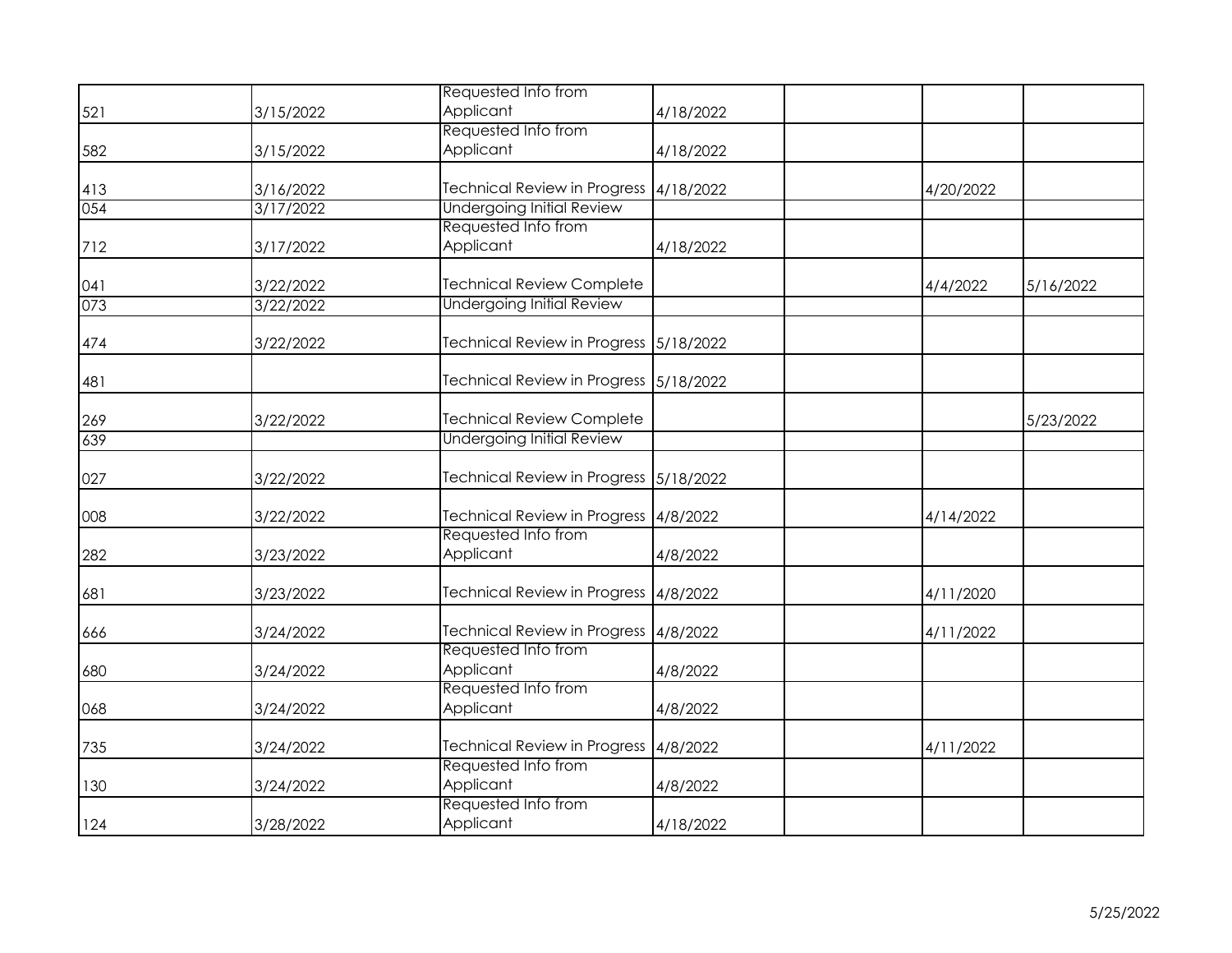| 206 | 3/28/2022 | Technical Review in Progress 4/18/2022 |           | 5/10/2022 |
|-----|-----------|----------------------------------------|-----------|-----------|
|     |           | Requested Info from                    |           |           |
| 211 | 3/28/2022 | Applicant                              | 4/25/2022 |           |
| 052 | 3/28/2022 | Technical Review in Progress 4/18/2022 |           |           |
|     |           | Requested Info from                    |           |           |
| 665 | 3/28/2022 | Applicant                              | 4/18/2022 |           |
|     |           | Requested Info from                    |           |           |
| 348 | 3/28/2022 | Applicant                              | 4/18/2022 |           |
|     |           | Requested Info from                    |           |           |
| 016 | 3/29/2022 | Applicant                              | 4/18/2022 |           |
| 449 | 3/29/2022 | <b>Undergoing Initial Review</b>       |           |           |
| 379 | 3/29/2022 | <b>Undergoing Initial Review</b>       |           |           |
| 247 | 3/29/2022 | <b>Undergoing Initial Review</b>       |           |           |
| 088 | 3/30/2022 | <b>Undergoing Initial Review</b>       |           |           |
| 221 | 3/30/2022 | <b>Undergoing Initial Review</b>       |           |           |
| 049 | 3/30/2022 | <b>Undergoing Initial Review</b>       |           |           |
| 716 | 3/30/2022 | <b>Undergoing Initial Review</b>       |           |           |
| 524 | 3/31/2022 | <b>Undergoing Initial Review</b>       |           |           |
| 381 | 3/31/2022 | <b>Undergoing Initial Review</b>       |           |           |
| 224 | 4/4/2022  | <b>Undergoing Initial Review</b>       |           |           |
| 244 | 4/4/2022  | <b>Undergoing Initial Review</b>       |           |           |
|     |           |                                        |           |           |
| 105 | 4/4/2022  | Technical Review in Progress 5/18/2022 |           |           |
| 284 | 4/4/2022  | <b>Undergoing Initial Review</b>       |           |           |
| 525 | 4/4/2022  | <b>Undergoing Initial Review</b>       |           |           |
| 616 | 4/4/2022  | <b>Undergoing Initial Review</b>       |           |           |
|     |           |                                        |           |           |
| 032 | 4/4/2022  | Technical Review in Progress 4/19/2022 |           | 5/10/2022 |
|     |           | Requested Info from                    |           |           |
| 038 | 4/4/2022  | Applicant                              | 4/19/2022 |           |
|     |           | Requested Info from                    |           |           |
| 202 | 4/5/2022  | Applicant                              | 4/19/2022 |           |
|     |           | Requested Info from                    |           |           |
| 075 | 4/5/2022  | Applicant                              | 4/18/2022 |           |
|     |           | Requested Info from                    |           |           |
| 263 | 4/6/2022  | Applicant                              | 4/18/2022 |           |
|     |           | Requested Info from                    |           |           |
| 659 | 4/5/2022  | Applicant                              | 4/18/2022 |           |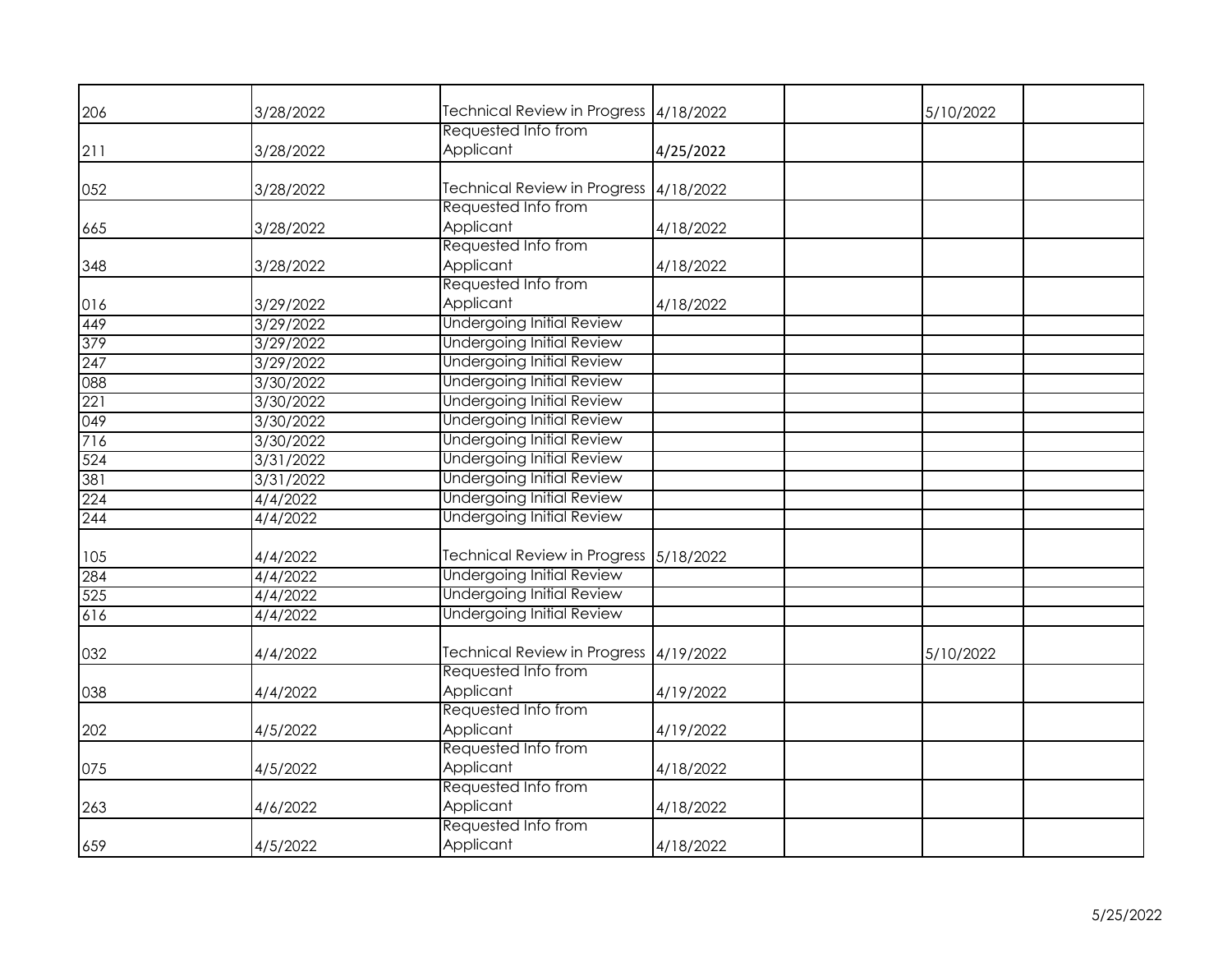| 667 | 4/6/2022  | Technical Review in Progress 4/18/2022 |           |           |  |
|-----|-----------|----------------------------------------|-----------|-----------|--|
|     |           | Requested Info from                    |           |           |  |
| 586 | 4/7/2022  | Applicant                              | 4/18/2022 |           |  |
|     |           | Requested Info from                    |           |           |  |
| 099 | 4/11/2022 | Applicant                              | 4/27/2022 |           |  |
|     |           | Requested Info from                    |           |           |  |
| 634 | 4/11/2022 | Applicant                              | 4/27/2022 |           |  |
|     |           | Requested Info from                    |           |           |  |
| 635 | 4/11/2022 | Applicant                              | 4/27/2022 |           |  |
|     |           | Requested Info from                    |           |           |  |
| 679 | 4/11/2022 | Applicant                              | 5/3/2022  |           |  |
|     |           | Requested Info from                    |           |           |  |
| 757 | 4/11/2022 | Applicant                              | 4/27/2022 |           |  |
|     |           | Requested Info from                    |           |           |  |
| 555 | 4/11/2022 | Applicant                              | 4/27/2022 |           |  |
|     |           |                                        |           |           |  |
| 728 | 4/11/2022 | Technical Review in Progress 4/27/2022 |           | 5/10/2022 |  |
| 258 | 4/12/2022 | <b>Undergoing Initial Review</b>       |           |           |  |
| 015 | 4/12/2022 | <b>Undergoing Initial Review</b>       |           |           |  |
| 507 | 4/12/2022 | <b>Undergoing Initial Review</b>       |           |           |  |
| 688 | 4/12/2022 | <b>Undergoing Initial Review</b>       |           |           |  |
| 721 | 4/13/2022 | <b>Undergoing Initial Review</b>       |           |           |  |
| 203 | 4/13/2022 | <b>Undergoing Initial Review</b>       |           |           |  |
| 605 | 4/13/2022 | <b>Undergoing Initial Review</b>       |           |           |  |
| 091 | 4/19/2022 | <b>Undergoing Initial Review</b>       |           |           |  |
| 039 | 4/19/2022 | <b>Undergoing Initial Review</b>       |           |           |  |
| 231 | 4/19/2022 | <b>Undergoing Initial Review</b>       |           |           |  |
| 335 | 4/19/2022 | <b>Undergoing Initial Review</b>       |           |           |  |
| 358 | 4/19/2022 | <b>Undergoing Initial Review</b>       |           |           |  |
| 476 | 4/19/2022 | <b>Undergoing Initial Review</b>       |           |           |  |
| 608 | 4/20/2022 | <b>Undergoing Initial Review</b>       |           |           |  |
| 743 | 4/19/2022 | <b>Undergoing Initial Review</b>       |           |           |  |
|     |           | Requested Info from                    |           |           |  |
| 343 | 4/19/2022 | Applicant                              | 5/11/2022 |           |  |
|     |           | Requested Info from                    |           |           |  |
| 393 | 4/20/2022 | Applicant                              | 5/11/2022 |           |  |
|     |           | Requested Info from                    |           |           |  |
| 542 | 4/21/2022 | Applicant                              | 5/11/2022 |           |  |